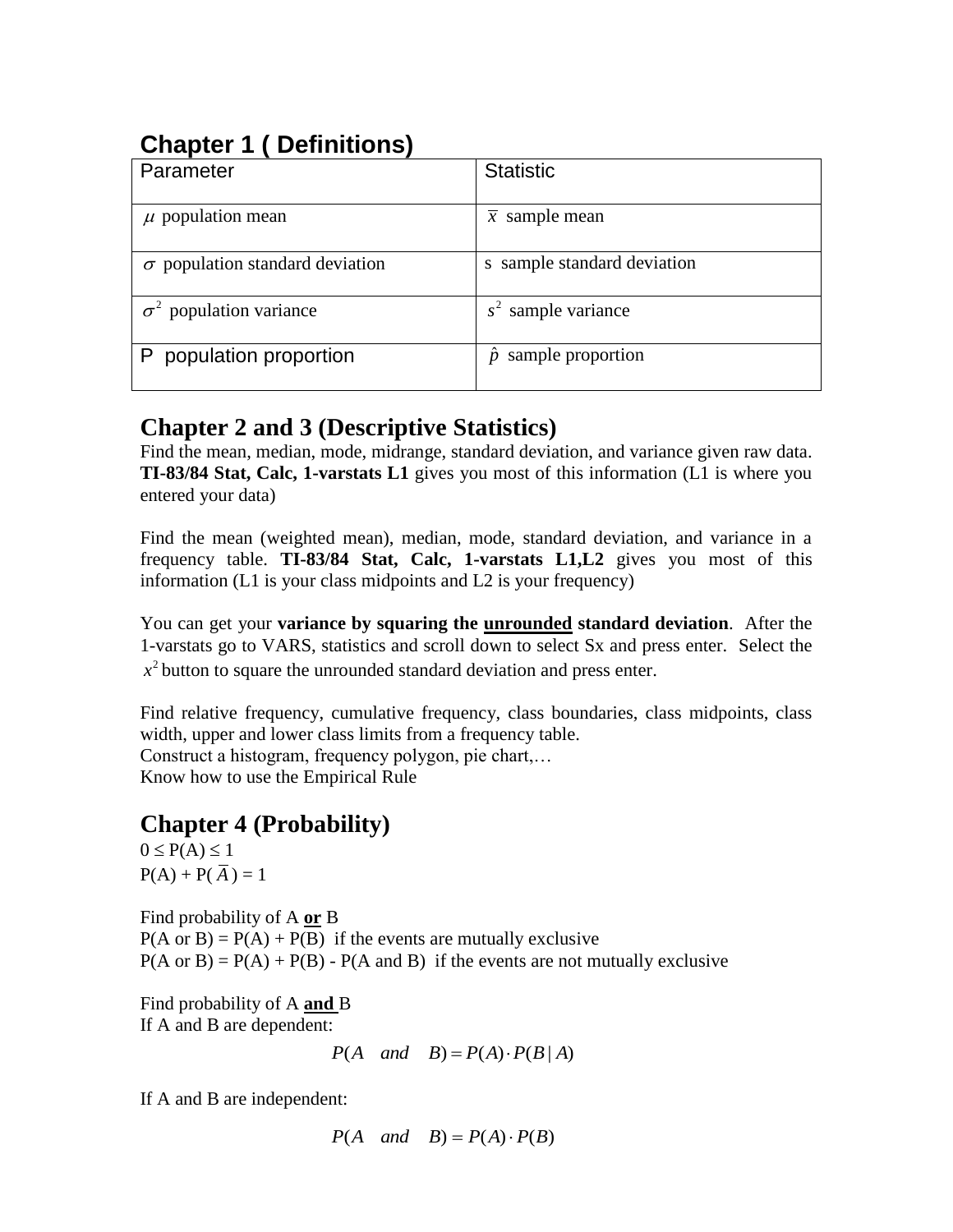Find probability of B **given** A

 $(B | A) = \frac{P(A \text{ and } B)}{P(A)}$  $\frac{1}{(A)}$  $P(B | A) = \frac{P(A \text{ and } B)}{P(A)}$  $=\frac{P(A)}{P(A)}$ 

Find the probability of "at least one"

 $P(at least one) = 1 - P(none)$ 

Know what's in a deck of cards as I will use it to ask you probability questions. Review all probability questions asked in homework, quizzes, and exams.

Counting rules:

Permutations

TI 83/84: enter your value for n, MATH, right arrow to PRB, scroll down to nPr, press enter, then enter the value for r, press enter.

$$
{}_{n}P_{r}=\frac{n!}{(n-r)!}
$$

Combinations:

TI 83/84: enter your value for n, MATH, right arrow to PRB, scroll down to nCr, press enter, then enter the value for r, press enter.

$$
{}_{n}C_{r}=\frac{n!}{r!(n-r)!}
$$

### **Chapter 5 (Probability Distributions)**

Find expected values  $E = \sum x \cdot p(x)$  know what it means for  $E = 0$ ,  $E > 0$ , and  $E < 0$ 

Find the mean of a probability distribution  $\mu = \sum x \cdot p(x)$ 

Find the standard deviation of a probability distribution  $\sigma = \sqrt{\sum x^2 \cdot p(x) - \mu^2}$ 

Find the VARIANCE of a probability distribution  $\sigma^2$ 

Find the missing value in a probability distribution table. Remember that  $\sum p(x) = 1$ 

**TI-83/84:** Finding mean and standard deviation of a probability distribution table **Enter x into L1 and P(x) into L2 then go to STAT, CALC and select 1-varstats L1,L2** ( $\overline{X}$  is the mean and  $\sigma_X$  is the standard deviation)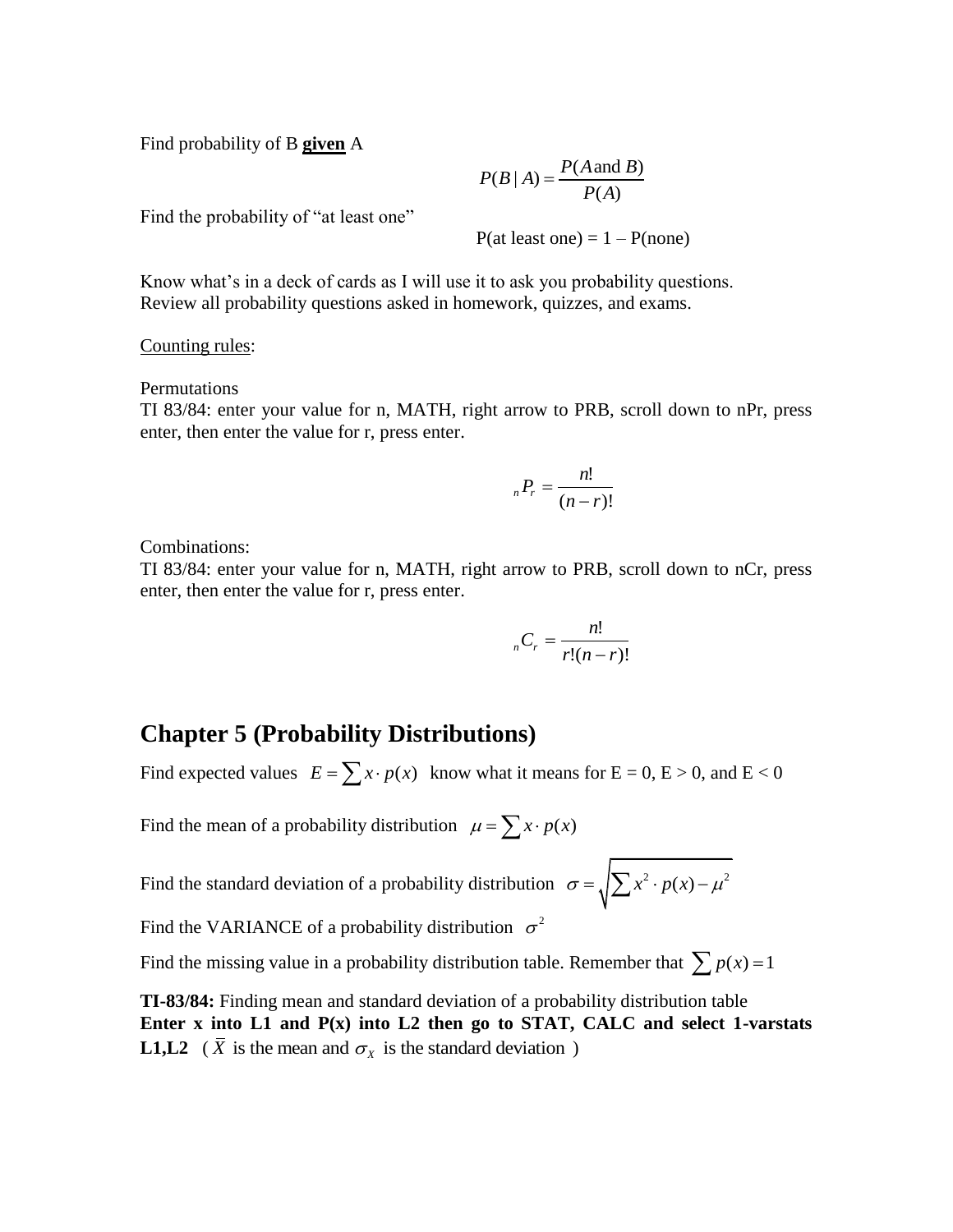## **(Binomial Probability Distributions)**

Find the mean of a BINOMIAL probability distribution  $\mu = np$ Find the standard deviation of a BINOMIAL probability distribution  $\sigma = \sqrt{npq}$ Find the VARIANCE of a BINOMIAL probability distribution  $\sigma^2$ 

Keywords: "exactly", "at least", "at most" You will be asked to find the probability of exactly, at least or at most. You can use your TI-83/84, the binomial tables or your binomial formula.

Example if you are using the TI -83/84:

Given  $n = 10$ ,  $p = 25$ 

a) find probability of exactly 3 use BinomPDF(10, .25, 3)

b) find probability of at least 3 use 1-BinomCDF(10, .25, 2)

c) find the probability of at most 3 use BinomCDF(10, .25, 3)

Note: at least 3 means  $x = 3,4,5,6,7,8,9,10$  at most 3 means  $x = 0,1,2,3$ **To get BinomPDF or BinomCDF you need to go to 2nd VARS and scroll down.**

## **Chapter 6 (Normal Distributions)**

**Area under the curve represents probability**

**Given the mean and standard deviation you are asked to find the probability**.

Use  $z = \frac{x - \mu}{\sigma}$ σ  $=\frac{x-\mu}{x}$  then go to table A-2 to find area under the curve TI-83/84:  $2<sup>nd</sup> VARS select normalCDF(left z, right z) also gives probability$ 

### **Given the mean, standard deviation, and** *sample size "n"* **you are asked to find the probability.**

use 
$$
z = {\frac{\overline{x} - \mu}{\sigma \sqrt{n}}}
$$
 then go to table A-2 to find area under the curve

TI-83/84:  $2<sup>nd</sup> VARS$  select normalCDF(left z, right z) also gives probability

### **When asked to find the value that separates the top \_\_% from the bottom \_\_%**

Use 
$$
x = \mu + (z \cdot \sigma)
$$

The bottom % represents the left area that will give you z (use table A-2 )

TI-84:  $2<sup>nd</sup> VARS select invnorm(area to left) also gives z value. Take this value and plug$ it into the formula above.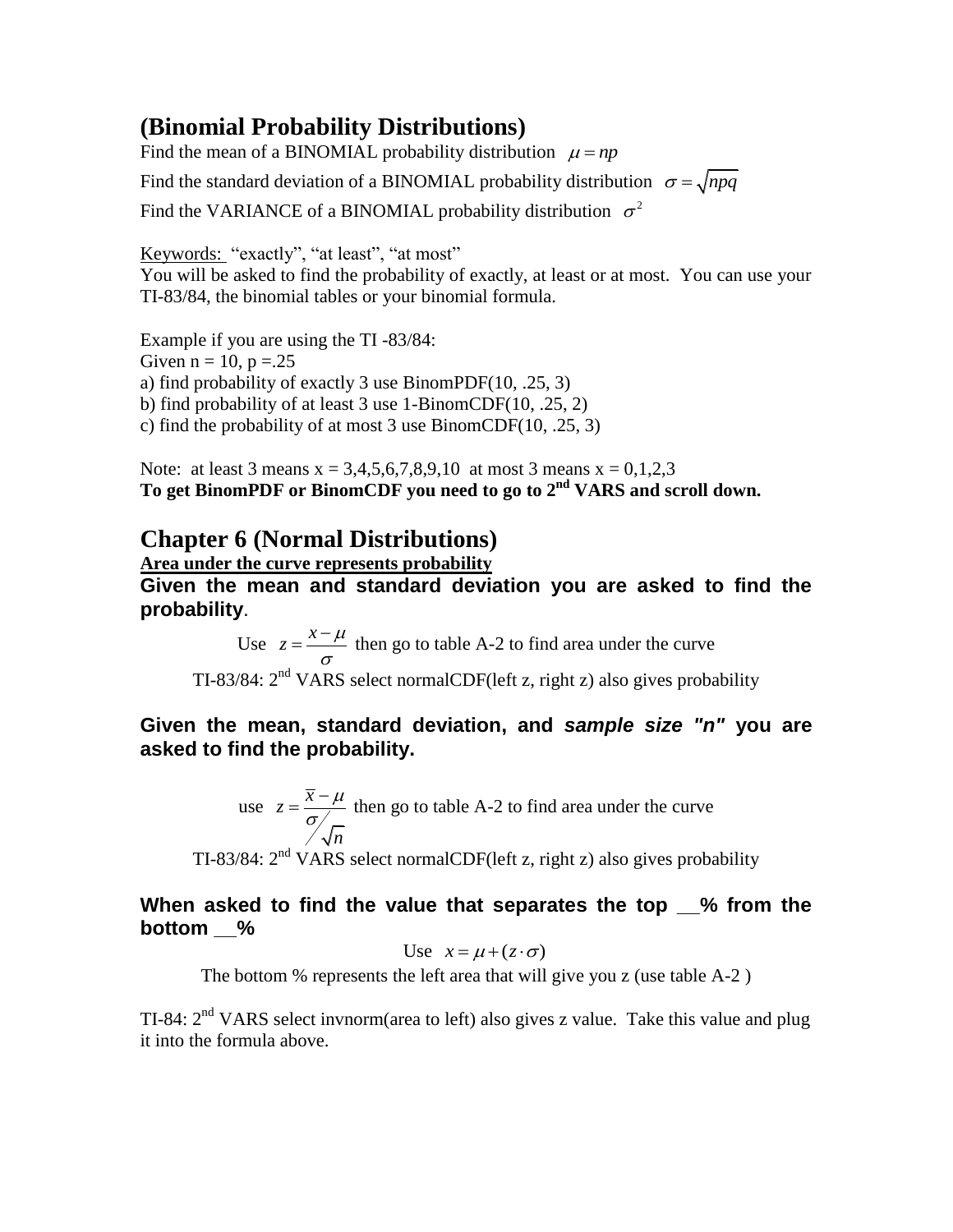## **Chapter 7 (Confidence Intervals – one population)**

| Wording                                                                          | Parameter                    | Formula used                                                                                              | critical<br>value | 84<br>select STAT<br>then TESTS |
|----------------------------------------------------------------------------------|------------------------------|-----------------------------------------------------------------------------------------------------------|-------------------|---------------------------------|
| find a % confidence<br>interval for the population<br>mean ( $\sigma$ known)     | $\mu$<br>$(\sigma$ known)    | $\overline{x}$ – $E < \mu < \overline{x}$ + $E$<br>$E=z_{\alpha'_2}\cdot\frac{\sigma}{\sqrt{n}}$          | Table A-2         | Z-interval                      |
| find a % confidence<br>interval for the population<br>mean ( $\sigma$ not known) | $\mu$<br>( $\sigma$ unknown) | $\overline{\overline{x}}$ – $E < \mu < \overline{x}$ + $E$<br>$E = t_{\alpha/2} \cdot \frac{s}{\sqrt{n}}$ | Table A-3         | T-interval                      |
| find a % confidence<br>interval for the population<br>standard deviation         | $\sigma$                     | $\sqrt{\frac{(n-1)s^2}{\chi_n^2}} < \sigma < \sqrt{\frac{(n-1)s^2}{\chi_n^2}}$                            | Table A-4         |                                 |
| % confidence<br>find a<br>interval for the population<br>proportion              | P                            | $\hat{p} - E < P < \hat{p} + E$<br>$E = z_{\alpha/2} \cdot \sqrt{\frac{\hat{p}\hat{q}}{n}}$               | Table A-2         | 1-propZint                      |

Remember that confidence intervals have two tails

### Common Critical values:

| Confidence Intervals | <b>Critical Value</b> |
|----------------------|-----------------------|
| .90                  | 1.645                 |
| .95                  | 1.96                  |
| .99                  | 2.575                 |
| 98                   | 2.33                  |

Sample Size Determination: Find the sample size needed to ......

| $n = \frac{(z_{\alpha/2})^2 (0.25)}{n}$                  | Use when $\sigma$ , $\hat{p}$ and $\hat{q}$ are |
|----------------------------------------------------------|-------------------------------------------------|
|                                                          | not given                                       |
| $n = \frac{(z_{\alpha/2})^2 \hat{p} \hat{q}}{E^2}$       | Use when $\hat{p}$ and $\hat{q}$ are            |
|                                                          | given                                           |
| $n = \left[\frac{z_{\alpha/2} \cdot \sigma}{E}\right]^2$ | Use when $\sigma$ is given                      |

When finding sample size ALWAYS round up. Example:  $n = 134.01$  would be  $n = 135$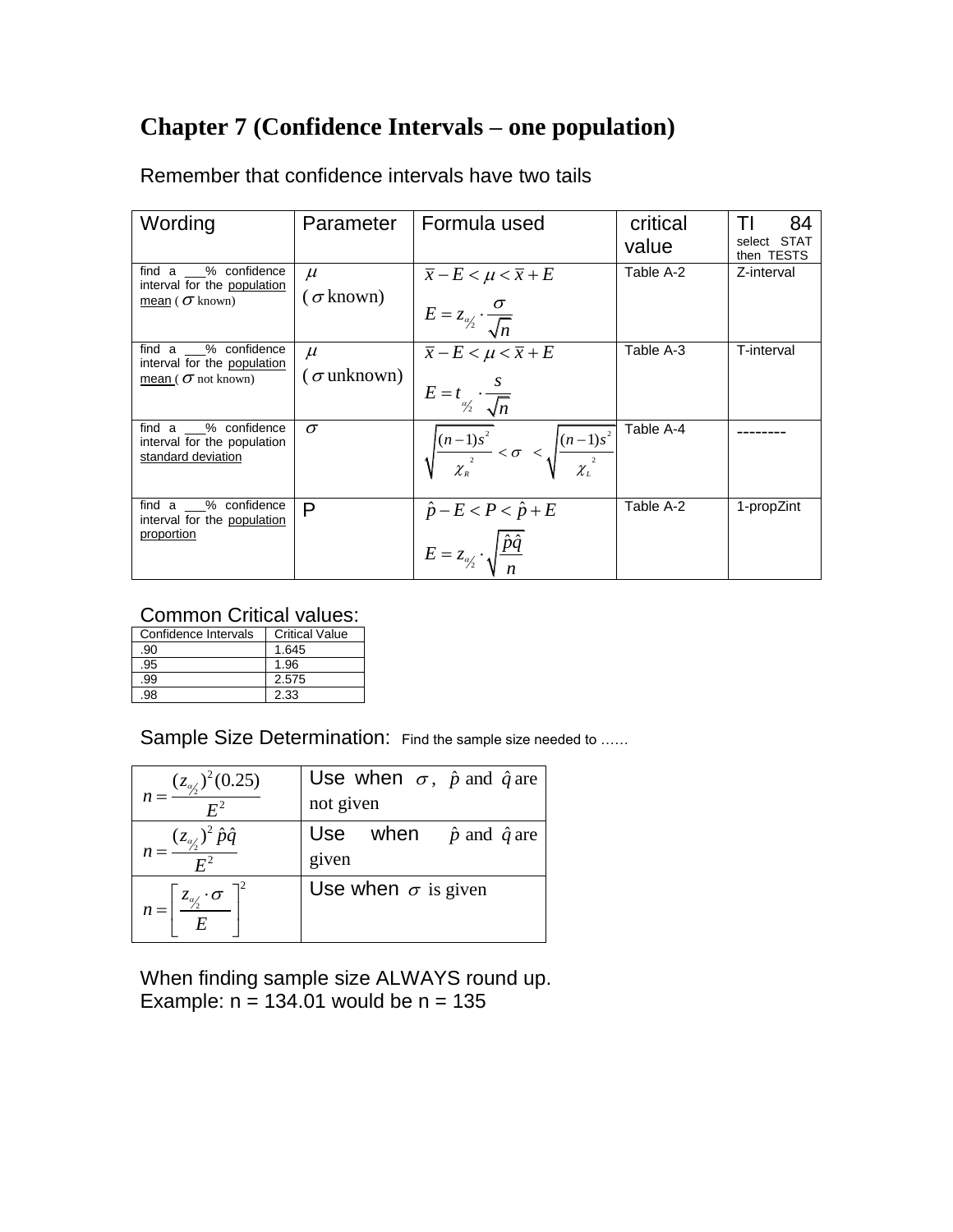## **Chapter 8 (Hypothesis testing – one population)**

Wording: "test the claim that…."

#### 1) **The hypothesis is broken into 2 parts**

 $H<sub>0</sub>$  - null hypothesis

 $H_1$  - alternate hypothesis

If the claim has the word "is" then it goes in the  $H_0$ If the claim has the words "greater than", "less than", "different from" then it goes in the  $H_1$ 

It is important where you put the claim because you will be coming back to this as you are deciding on how to word your final conclusion.

| <b>WORDING</b>      | SYMBOL                       |
|---------------------|------------------------------|
| IS                  | ALWAYS IN THE $H_{\Omega}$ ) |
| DIFFERENT FROM      |                              |
| <b>GREATER THAN</b> |                              |
| <b>LESS THAN</b>    |                              |

One of three population parameters will be tested. The population parameters are mean  $(\mu)$ , standard deviation ( $\sigma$ ), *and* proportion (*P*)

#### 2) **Calculate the test statistic**

There are 4 test statistics - the population parameter being tested determines which test statistic you will use.

| PARAMETER BEING TESTED    | <b>TEST STATISTIC USED</b>                              | STAT,<br>TI-84<br>select<br><b>TESTS</b> |
|---------------------------|---------------------------------------------------------|------------------------------------------|
| $\mu$ ( $\sigma$ known)   | $\overline{x} - \mu$<br>$z =$<br>$\sigma$<br>$\sqrt{n}$ | Z-test                                   |
| $\mu$ ( $\sigma$ unknown) | - µ<br>$\sqrt{n}$                                       | T-test                                   |
| $\sigma$                  | $(n-$                                                   |                                          |
| P                         | $\sim$<br>Ζ                                             | 1-propZtest                              |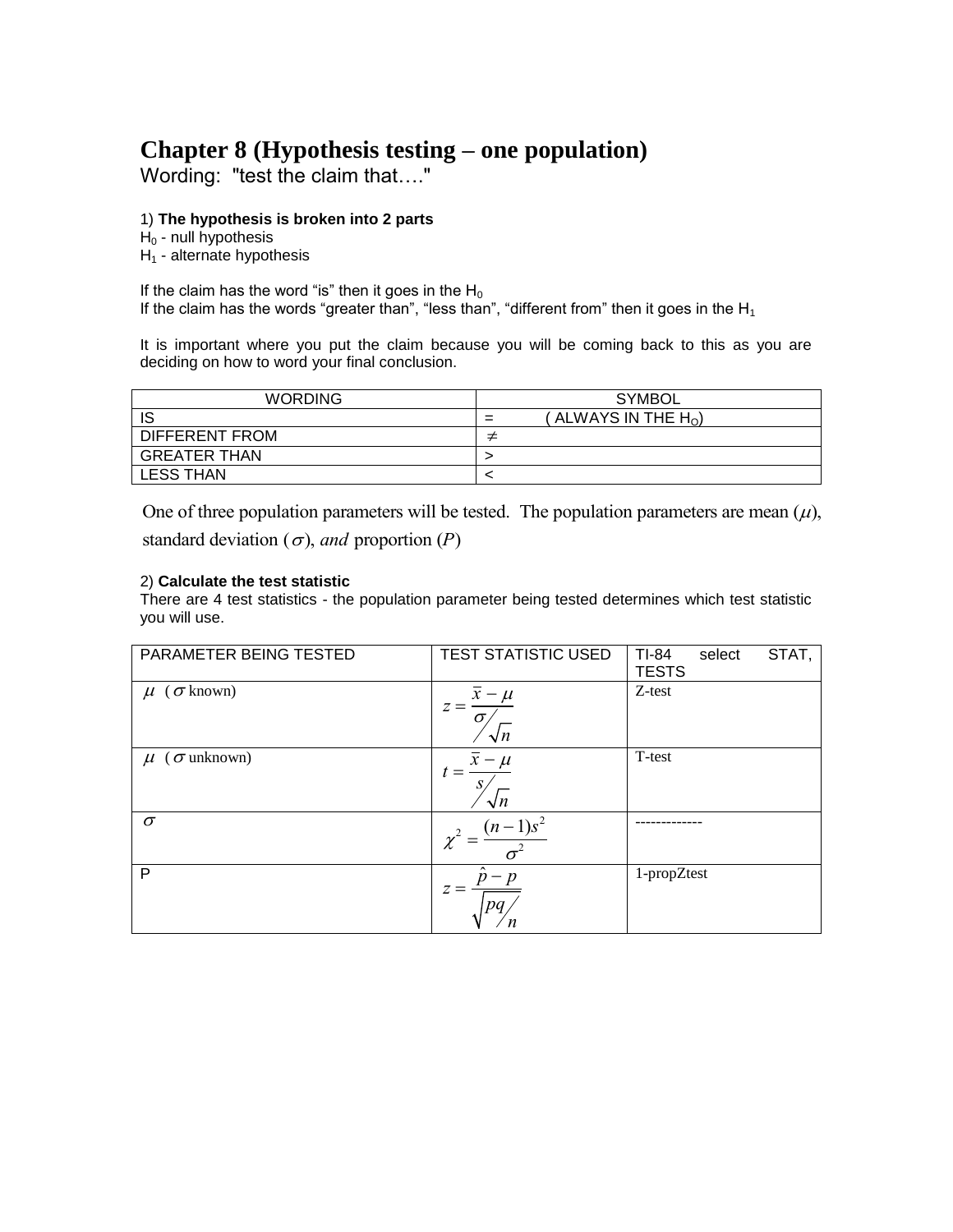### 3) **Find your Critical Region**

Determine how many tails you are working with. Is it a two tailed, left tailed or right tailed? This depends on your set up in the  $H_1$  (alternate hypothesis)



Remember that the significance level  $\alpha$  represents the area in the shaded region.

After you determine the critical region, find the critical values. Critical values separate the critical region from the non-critical region. Then you will see where your test statistic falls in comparison to the critical values.

Finding critical values: You need to decide which table you will be using. Is it A-2, A-3 or A-4? The table below should help in making that decision.

| PARAMETER BEING<br><b>TESTED</b> | <b>STATISTIC</b><br>TEST<br><b>USED</b> | <b>USING</b><br><b>CRITICAL</b><br><b>OBTAIN</b><br>$\alpha$<br><b>VALUES FROM THE GIVEN TABLE</b> |
|----------------------------------|-----------------------------------------|----------------------------------------------------------------------------------------------------|
| $\mu$ ( $\sigma$ known)          | $\sigma$                                | $A-2$<br>Invnorm of left area also gives you<br>your critical value                                |
| $\mu$ ( $\sigma$ unknown)        |                                         | $A-3$                                                                                              |
| $\sigma$                         | $(n-1)s^2$                              | $A - 4$                                                                                            |
| P                                |                                         | $A-2$<br>Invnorm of left area also gives you<br>your critical value                                |

You will be using the significance level  $\alpha$  and the appropriate table to find your critical values.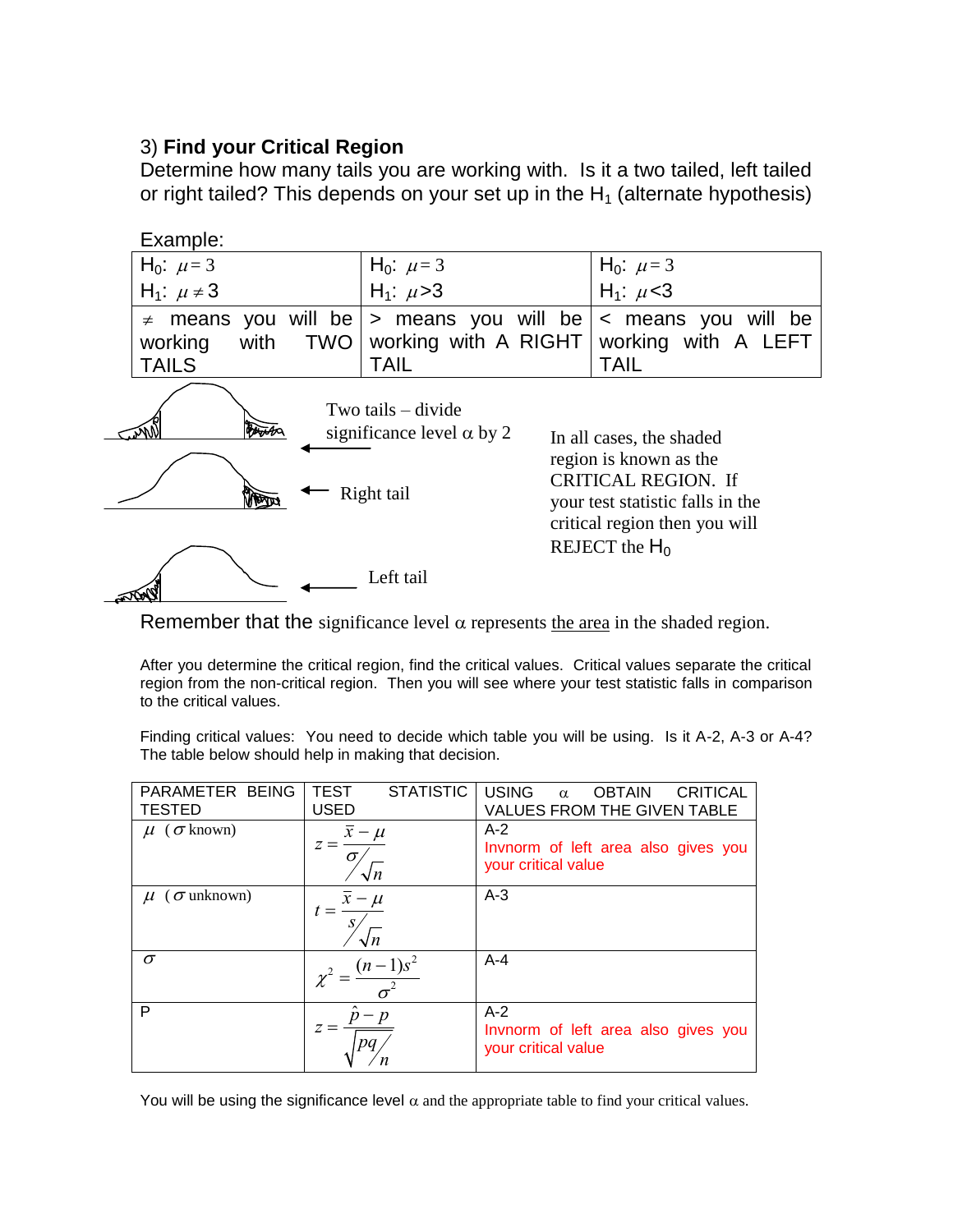#### 4) **Conclusion**

In your book you will find a chart that will help you with your conclusion.

It starts by asking if the original claim contains equality. Does your claim have the "=" symbol? If so it is in the H<sub>0</sub> If it does not have the "=" symbol then it's in the H<sub>1</sub>. Continue with the chart to get the CORRECT conclusion.

Remember that you will either reject  $H_0$  or fail to reject  $H_0$  $H<sub>0</sub>$  is rejected when the test statistic falls within the critical region.

----------------------------------------------------------------------------------------------------

### **USING THE P-VALUE METHOD:**

- 1) Set up the hypothesis  $H_0$  - null hypothesis  $H_1$  - alternate hypothesis
- 2) Test statistic
- 3) Find the p-value
- 4) Conclusion

H<sub>0</sub> is rejected when the p-value  $\leq \alpha$ . That means that the pvalue has to be less than or equal to the significance level.

5) Wording of final conclusion: Write your conclusion in non technical terms - use the chart in your book

### **Use your calculator to find the p-value. Follow the chart below.**

| <b>PARAMETER</b>          | <b>CALCULATOR</b>        |
|---------------------------|--------------------------|
| <b>BEING TESTED</b>       | COMMAND to find p-value  |
| $\mu$ ( $\sigma$ known)   | Stat, tests, z-test      |
| $\mu$ ( $\sigma$ unknown) | Stat, tests, t-test **   |
| $\sigma$                  | *See note below          |
| ם                         | Stat, tests, 1propz-test |

\* Other ways to find p-values when you know the test statistic (  $\chi^2$  and t)

RIGHT TAILED TEST:  $\ldots$  2<sup>nd</sup>, VARS,  $\ \chi^2 cdf$  ( ), x2cdf(x2,E99,n-1) note: to get E press  $2^{\text{nd}}$ ,  $\text{EE}$ LEFT TAILED TEST:  $. \ \ 2^{nd}$ , VARS,  $\ \chi^2 cdf \ ($  ), x2cdf(0,x2,n-1) TWO TAILED TEST: take the smallest of the two above and multiply by 2

RIGHT TAILED TEST: 2nd, vars, tcdf(t,E99,n-1) LEFT TAILED TEST: 2nd, vars, tcdf(-E99,t,n-1) TWO TAILED TEST: 2nd, vars, the answer for the right tailed test and multiply it by two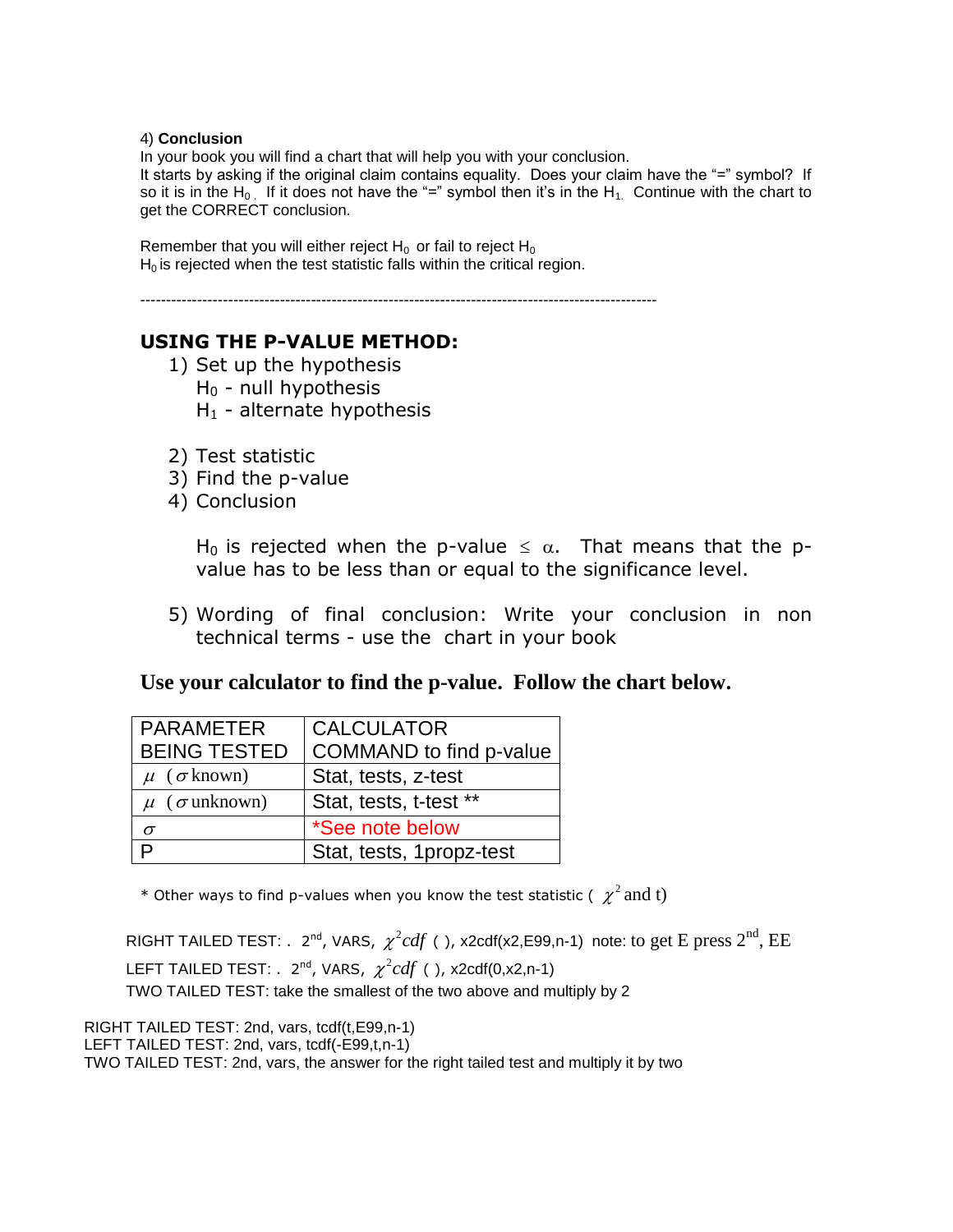# **Chapter 9 (Hypothesis testing – two populations)**

**"test the claim that…."**

|                                                                        | <b>PARAMETER</b><br><b>BEING TESTED</b>                                 | <b>TEST STATISTIC USED</b>                                                                                               | TI-84 select<br>STAT,<br><b>TESTS</b>           |
|------------------------------------------------------------------------|-------------------------------------------------------------------------|--------------------------------------------------------------------------------------------------------------------------|-------------------------------------------------|
| Two<br>Proportions                                                     | $P_1, P_2$                                                              | $z = \frac{(\hat{p}_1 - \hat{p}_2) - (p_1 - p_2)}{\sqrt{\overline{pq}} + \overline{pq}}$                                 | 2-propZtest                                     |
| Two Means -<br>independent (<br>different<br>two<br>groups)            | $\mu_1$ , $\mu_2$                                                       | $t = \frac{(\overline{x}_1 - \overline{x}_2) - (\mu_1 - \mu_2)}{\sqrt{\frac{s_1^2}{5_1^2} + \frac{s_2^2}{5_2^2}}}$ where | 2-sampTtest                                     |
|                                                                        |                                                                         | $df = smaller of n_1 - 1 or n_2 - 1$                                                                                     |                                                 |
|                                                                        |                                                                         | $\sigma_1$ and $\sigma_2$ unknown and not assumed equal                                                                  |                                                 |
| Two Means -<br>matched pairs<br>(same group<br>before<br>and<br>after) | where $d = x$ -<br>$\mu_{d}$<br>у<br>$X = \text{before}$<br>$Y = after$ | $t = \frac{d - \mu_d}{s_d}$ where<br>$df = n-1$                                                                          | T-test<br>(on<br>the<br>differences<br>" $d$ ") |

## **Chapter 9 (Confidence Intervals – two populations)**

**"Construct a \_\_\_% confidence interval for the…"**

|                                                                                     | Confidence<br>interval for                          | Formula USED                                                                                                                                                                                                                                                               | TI-84<br>select<br>STAT,<br>TESTS                             |
|-------------------------------------------------------------------------------------|-----------------------------------------------------|----------------------------------------------------------------------------------------------------------------------------------------------------------------------------------------------------------------------------------------------------------------------------|---------------------------------------------------------------|
| Two<br><b>Proportions</b>                                                           | $P_1 - P_2$                                         | $(\hat{p}_1 - \hat{p}_2) - E < p_1 - p_2 < (\hat{p}_1 - \hat{p}_2) + E$ where<br>$E = z_{\alpha/2} \sqrt{\frac{\hat{p}_1 \hat{q}_1}{n} + \frac{\hat{p}_2 \hat{q}_2}{n}}$                                                                                                   | 2-propZint                                                    |
| Two<br>Means<br>independent (<br>two different<br>groups)                           | $\mu_1 - \mu_2$                                     | $(\overline{x}_1 - \overline{x}_2) - E < (\mu_1 - \mu_2) < (\overline{x}_1 - \overline{x}_2) + E$ where<br>$E = t_{\alpha/2} \sqrt{\frac{s_1^2}{n_1} + \frac{s_2^2}{n_2}}$ df = smaller of $n_1$ -1 or $n_2$ -1<br>$\sigma_1$ and $\sigma_2$ unknown and not assumed equal | $2$ -sampTint                                                 |
| Two<br>Means<br>matched<br>pairs (same<br>group <b>before</b><br>and <b>after</b> ) | $\mu_{d}$<br>$= x-y$<br>$X = before$<br>$Y = after$ | where $d \mid d - E < \mu_d < d + E$ where<br>$E = t_{\alpha/2} \cdot \left( \frac{s_d}{\sqrt{n}} \right)$<br>$df = n-1$                                                                                                                                                   | T-interval<br>the<br><sub>on</sub><br>differences<br>" $d$ ") |

**If zero is included in your confidence interval then this indicates that there is no difference between the two**  groups. For Example:  $-0.25 < \mu_1 - \mu_2 < 0.54$  You can see that zero is included in the interval this means that  $\mu_1 - \mu_2 = 0$  which indicates that  $\mu_1 = \mu_2$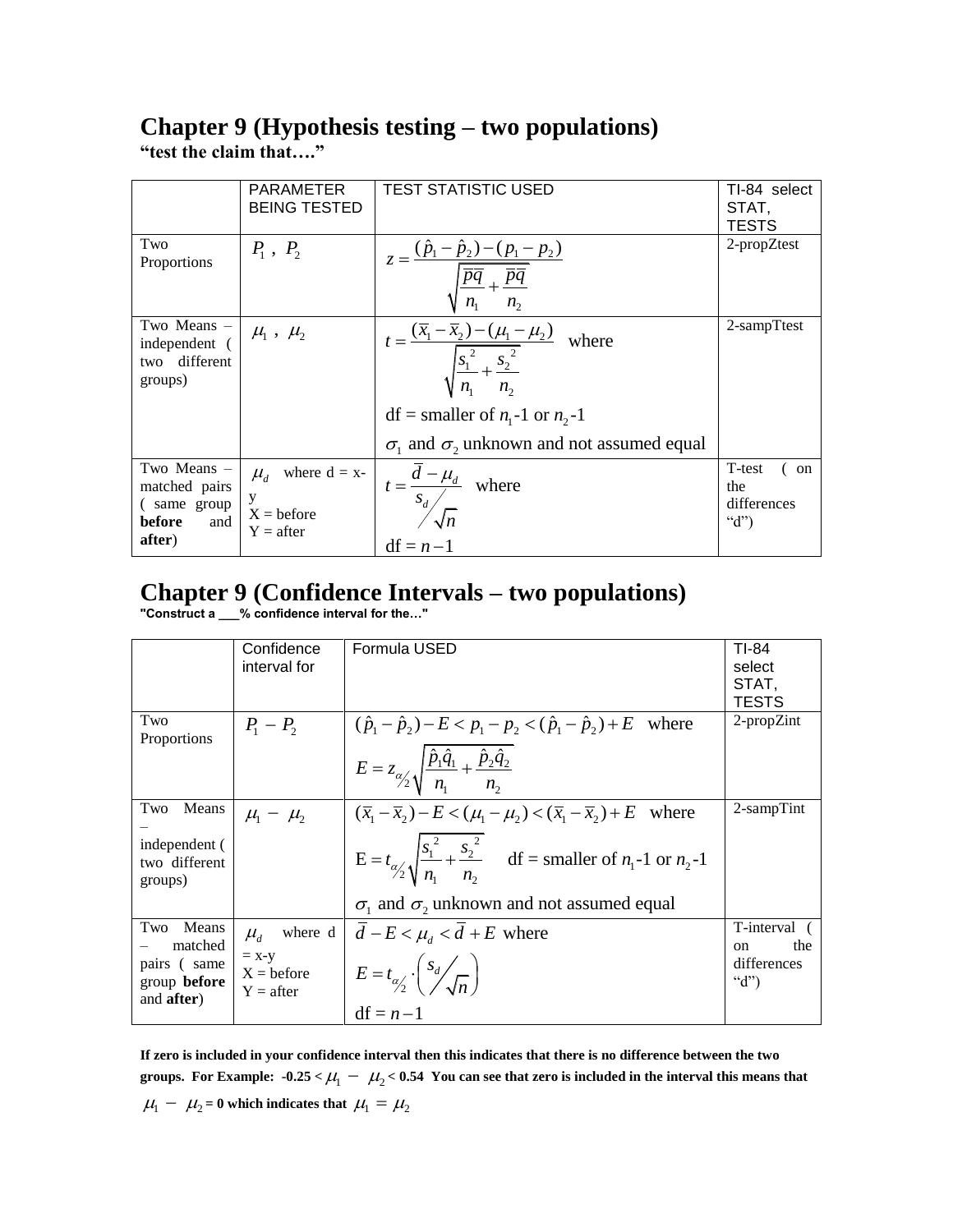## **Chapter 10 (linear regression)**

Find the linear correlation coefficient (r) Determine if a significant linear correlation exists Find the best predicted  $\hat{y}$  when x is given

- If there is a significant linear correlation then use the regression equation to make predictions.
- If there is NO significant linear correlation then use  $\bar{y}$  to make predictions

### TI83/84 Instructions:

- 1. Hit **Stat, Edit.**
- 2. Enter your data into any two lists, preferably L1 and L2 since they are the default.
- 3. To create a scatter plot, we need to get into **Stat-Plot**, which is above the **Y=** key, the upper left hand button.
- 4. Once in **Stat-Plot**, we select the first plot, highlight **On** and hit enter if it is not already turned on, select the first type of plot from the six available, make sure L1 and L2 are the x and y lists unless your data is in another set of lists, and then select the mark we want used.
- 5. Now, we hit **Zoom**, which is in the middle of the top buttons, and select the **9 th option-Zoom Stat**. This will bring up our scatter plot, it **ZOOM**s in on the **STAT**istical data.
- 6. If it says **Dim Mismatch** or some such error, look at your lists, there may be one more entry in one list than the other, so the **DIM**ensions aren't the same. Or, look in the  $Y=$  area. If there are any equations in any of the " $y=$ " spots, delete them.
- 7. Now, to find the line of best fit and correlation coefficient information, we hit **Stat, Calc, 8:LinReg (a+bx).** This will bring up what  $a=$ ,  $b=$ , r squared, and r. (\*If r doesn't show up, then hit  $2<sup>nd</sup>$ , **Catalog** (above 0), **D**, **DiagnosticsOn**, enter, **enter.**\*)
- 8. Once you have the line of best fit, you can enter it into **Y=** and hit graph to see it fitted onto your data. If it doesn't seem to fit the data, a mistake has occurred somewhere, go find it.